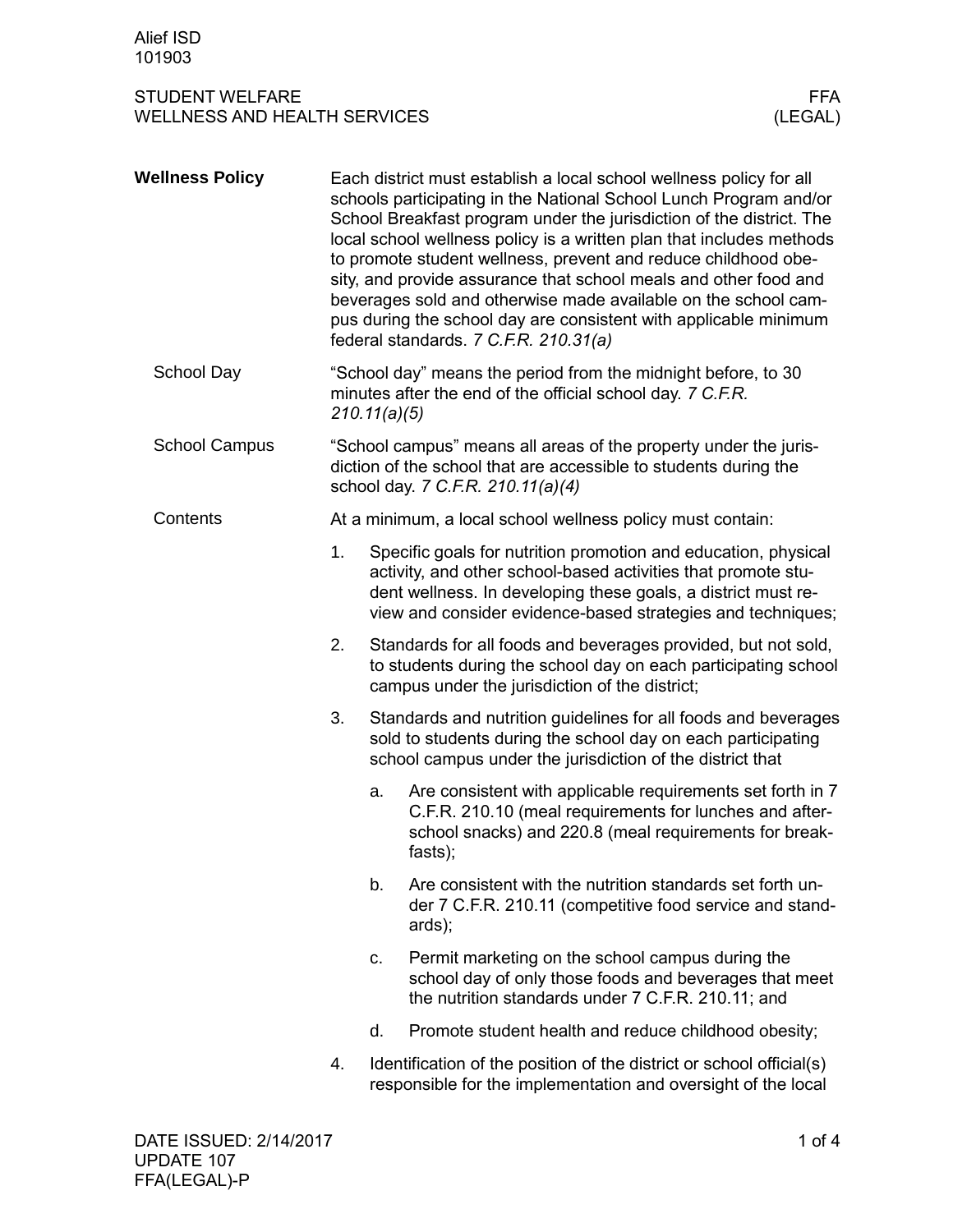## STUDENT WELFARE FFA<br>WELLNESS AND HEALTH SERVICES WELLNESS (LEGAL) WELLNESS AND HEALTH SERVICES

|                                                     |    | school wellness policy to ensure each school's compliance<br>with the policy;                                                                                                                                                                                                                                                                                                                                 |  |  |  |  |
|-----------------------------------------------------|----|---------------------------------------------------------------------------------------------------------------------------------------------------------------------------------------------------------------------------------------------------------------------------------------------------------------------------------------------------------------------------------------------------------------|--|--|--|--|
|                                                     | 5. | A description of the manner in which parents, students, repre-<br>sentatives of the school food authority, teachers of physical<br>education, school health professionals, the school board,<br>school administrators, and the general public are provided an<br>opportunity to participate in the development, implementation,<br>and periodic review and update of the local school wellness<br>policy; and |  |  |  |  |
|                                                     | 6. | A description of the plan for measuring the implementation of<br>the local school wellness policy, and for reporting local school<br>wellness policy content and implementation issues to the pub-<br>lic as required below.                                                                                                                                                                                  |  |  |  |  |
| <b>Public Involvement</b><br>and Notification       |    | A district must:                                                                                                                                                                                                                                                                                                                                                                                              |  |  |  |  |
|                                                     | 1. | Permit parents, students, representatives of the school food<br>authority, teachers of physical education, school health pro-<br>fessionals, the school board, school administrators, and the<br>general public to participate in the development, implementa-<br>tion, and periodic review and update of the local school well-<br>ness policy.                                                              |  |  |  |  |
|                                                     | 2. | Inform the public about the content and implementation of the<br>local school wellness policy, and make the policy and any up-<br>dates available to the public annually.                                                                                                                                                                                                                                     |  |  |  |  |
|                                                     | 3. | Inform the public about progress toward meeting the goals of<br>the local school wellness policy and compliance with the local<br>school wellness policy by making the triennial assessment, as<br>required at item 2 under Implementation Assessments and<br>Updates below, available to the public in an accessible and<br>easily understood manner.                                                        |  |  |  |  |
| Implementation<br>Assessments and<br><b>Updates</b> |    | A district must:                                                                                                                                                                                                                                                                                                                                                                                              |  |  |  |  |
|                                                     | 1. | Designate one or more district or school officials to ensure<br>that each participating school complies with the local school<br>wellness policy.                                                                                                                                                                                                                                                             |  |  |  |  |
|                                                     | 2. | At least once every three years, assess schools' compliance<br>with the local school wellness policy, and make assessment<br>results available to the public. The assessment must measure<br>the implementation of the local school wellness policy, and in-                                                                                                                                                  |  |  |  |  |

clude: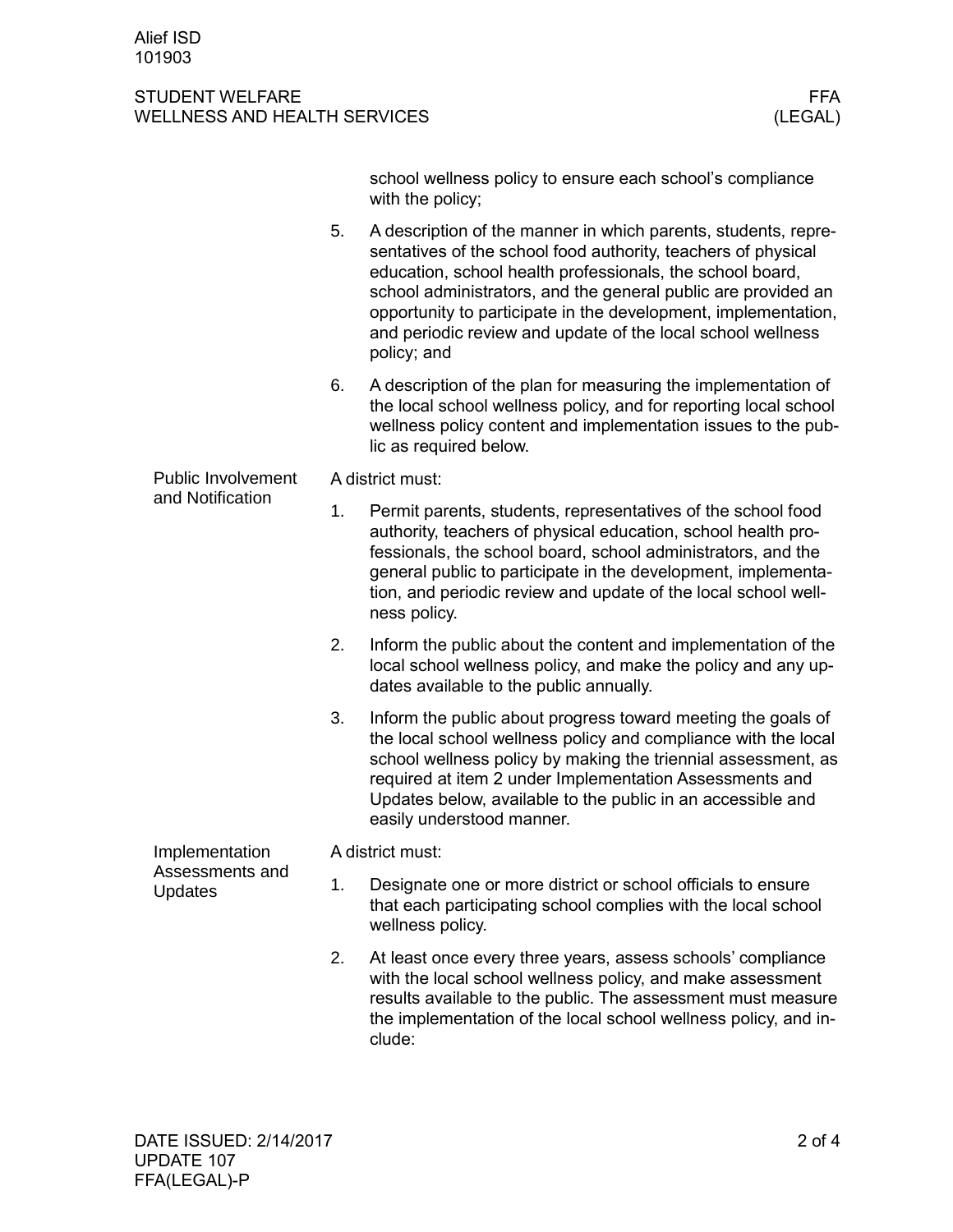## STUDENT WELFARE FFA<br>WELLNESS AND HEALTH SERVICES WELLNESS (LEGAL) WELLNESS AND HEALTH SERVICES

|                                            | a.                                                                                                                                                                                                                                                                                       |                                                                                                                      | The extent to which schools under the jurisdiction of the<br>district are in compliance with the local school wellness<br>policy;                                          |        |  |  |
|--------------------------------------------|------------------------------------------------------------------------------------------------------------------------------------------------------------------------------------------------------------------------------------------------------------------------------------------|----------------------------------------------------------------------------------------------------------------------|----------------------------------------------------------------------------------------------------------------------------------------------------------------------------|--------|--|--|
|                                            |                                                                                                                                                                                                                                                                                          | b.                                                                                                                   | The extent to which the district's local school wellness<br>policy compares to model local school wellness policies;<br>and                                                |        |  |  |
|                                            |                                                                                                                                                                                                                                                                                          | c.                                                                                                                   | A description of the progress made in attaining the goals<br>of the local school wellness policy.                                                                          |        |  |  |
|                                            | 3.                                                                                                                                                                                                                                                                                       | Make appropriate updates or modifications to the local school<br>wellness policy, based on the triennial assessment. |                                                                                                                                                                            |        |  |  |
| Recordkeeping                              | A district must retain records to document compliance with the re-<br>quirements of this policy. These records include, but are not limited<br>to:                                                                                                                                       |                                                                                                                      |                                                                                                                                                                            |        |  |  |
|                                            | 1.                                                                                                                                                                                                                                                                                       | The written local school wellness policy;                                                                            |                                                                                                                                                                            |        |  |  |
|                                            | 2.<br>Documentation demonstrating compliance with community in-<br>volvement requirements, including requirements to make the<br>local school wellness policy and triennial assessments availa-<br>ble to the public as required at Implementation Assessments<br>and Updates above; and |                                                                                                                      |                                                                                                                                                                            |        |  |  |
|                                            | 3.                                                                                                                                                                                                                                                                                       |                                                                                                                      | Documentation of the triennial assessment of the local school<br>wellness policy for each school under its jurisdiction.                                                   |        |  |  |
|                                            | Healthy, Hunger-Free Kids Act of 2010, Pub. L. No. 111-296, sec.<br>204, 124 Stat. 3183 (2010) [42 U.S.C. 1758b]; 7 C.F.R. 210.31(c)-<br>(f)                                                                                                                                             |                                                                                                                      |                                                                                                                                                                            |        |  |  |
|                                            | [See CO for requirements relating to food services management,<br>EHAA for state law requirements relating to health education, and<br>FJ for requirements relating to food and beverage fundraisers.]                                                                                   |                                                                                                                      |                                                                                                                                                                            |        |  |  |
| <b>Change in Health</b><br><b>Services</b> | Before a district or a school may expand or change the health-care<br>services available at a school in the district from those that were<br>available on January 1, 1999, the board must:                                                                                               |                                                                                                                      |                                                                                                                                                                            |        |  |  |
|                                            | 1 <sub>1</sub>                                                                                                                                                                                                                                                                           |                                                                                                                      | Hold a public hearing at which the board provides an oppor-<br>tunity for public comment and discloses all information on the<br>proposed health-care services, including: |        |  |  |
|                                            |                                                                                                                                                                                                                                                                                          | a.                                                                                                                   | All health-care services to be provided;                                                                                                                                   |        |  |  |
|                                            |                                                                                                                                                                                                                                                                                          | b.                                                                                                                   | Whether federal law permits or requires any health-care<br>service provided to be kept confidential from parents;                                                          |        |  |  |
|                                            |                                                                                                                                                                                                                                                                                          | C.                                                                                                                   | Whether a child's medical records will be accessible to<br>the parent;                                                                                                     |        |  |  |
| DATE ISSUED: 2/14/2017                     |                                                                                                                                                                                                                                                                                          |                                                                                                                      |                                                                                                                                                                            | 3 of 4 |  |  |